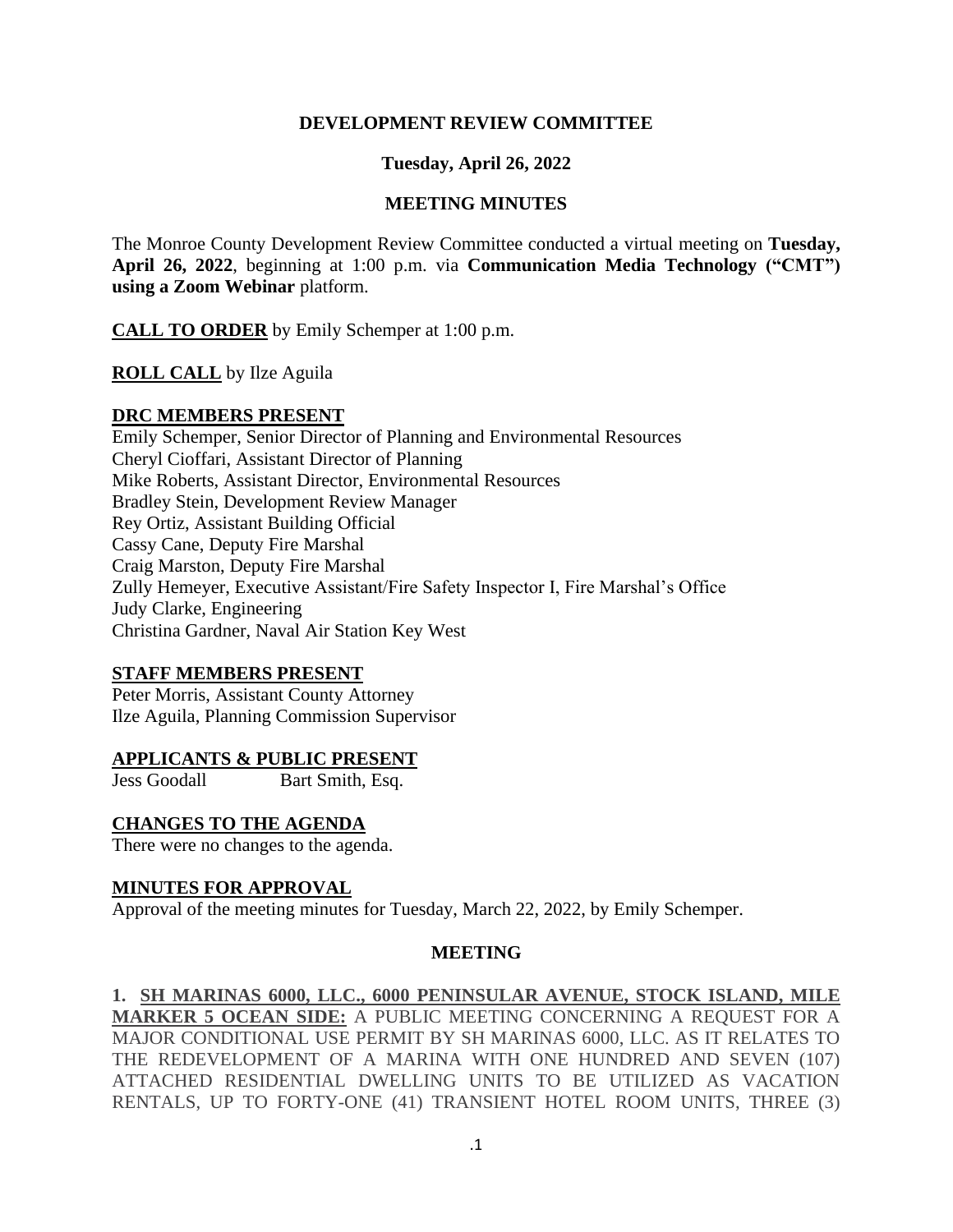AFFORDABLE DWELLING UNITS AND ACCESSORY STRUCTURES/USES THERETO, ON THE PROPERTY. THE SUBJECT PROPERTY IS DESCRIBED AS A PARCEL OF LAND IN SECTIONS 36, TOWNSHIP 67 SOUTH, RANGE 25 EAST, STOCK ISLAND, MONROE COUNTY, FLORIDA, HAVING PARCEL ID NUMBER 00127480-000000. (FILE 2021-195)

(1:02 p.m.) Mr. Bradley Stein, Planning Development Review Manager, presented the staff report. This is a request for a major conditional use permit which involves the partial redevelopment of Stock Island Harbor Yacht Club, formerly known as the Key West Harbor Yacht Club, and is proposed to be Bartlum Yards. The proposed development will include up to 107 attached residential dwelling units to utilize as vacation rentals, up to 41 transient hotel dwelling units, three affordable dwelling units, and to maintain the existing marina at 6000 Penninsular Avenue, Stock Island. The applicant is SH Marinas 6000, LLC. The agents for the applicant are Bart Smith and Jess Goodall of Smith Hawks.

Mr. Stein presented a site plan for the project. As background, the land use district is destination resort, though the staff report still has it as mixed use on page two. The map amendment from MU to DR has been effective as of March 30, 2022, and staff will make the correction in the staff report. The FLUM designation is mixed use commercial, with a tier designation of Tier III infill area. Existing vegetation is scarified and disturbed with some mangrove fringe. The upland project site proposed to be developed is 13.14 acres. Section 110-67 of the Monroe County Land Development Code provides standards which apply for all conditional uses. The development will be of mixed unit types and uses with 42 townhomes located on the west side of the property, 41 transient and 65 market rate units in the resort building, a ship shop with three affordable dwelling units on top, a boat barn to the north, and the amenity building to the south. Parking is spread out throughout the entire site. The major conditional use permit has been reviewed for compliance with the Land Development Code pursuant to Section 110-67, and the additional requirements under Section 130-81(b)(1) for hotels, and Section 130-81(c)(1) and (3) for marinas and attached dwelling units. Hotels are only required to have a minor conditional use approval in destination resort zoning, but because this proposed plan incorporates the existing marina and attached dwelling units it required following the major conditional use process pursuant to 130-81(c).

Staff finds the proposal to generally be consistent with the Comprehensive Plan Liveable CommuniKeys Plan and Land Development Code, but the following are required to be corrected prior to scheduling the application for the Planning Commission hearing: Revise plans to show compliant trash and recycling area under Section 114-14 which can be met by adding an additional 112 square feet of trash and recycling area. All comments provided by the Engineering Services memo dated November 15, 2021, shall be addressed and shown on the site plan as applicable. Update shoreline setback on all plans as the plans do not identify the different shoreline types and do not specify the open space impacts by the shoreline type. Delineate shoreline type, correct shoreline setbacks and the open space requirements. The remaining corrections are lengthy. Revise the stormwater management plan to the current LDC requirements which have become effective in the last year. Revise landscape plans for parking lot landscaping and stormwater flows and infiltration, and show and include all buffer yards. The listed recommended conditions from staff are being requested to be part of the approval when going before Planning Commission once all previous items have been addressed.

Ms. Schemper confirmed with Mr. Stein that everything in the staff report had been evaluated based on the new zoning of Destination Resort. Ms. Schemper then asked for comments from members of the DRC. Mr. Mike Roberts pointed out that in the stormwater plans that need to be revised and updated should be updated pursuant to the 2016 code, not the code adopted in January of this year, because the file was complete prior to the new code coming into effect. Ms. Schemper asked if, either way, they were not compliant with the stormwater code. Mr. Roberts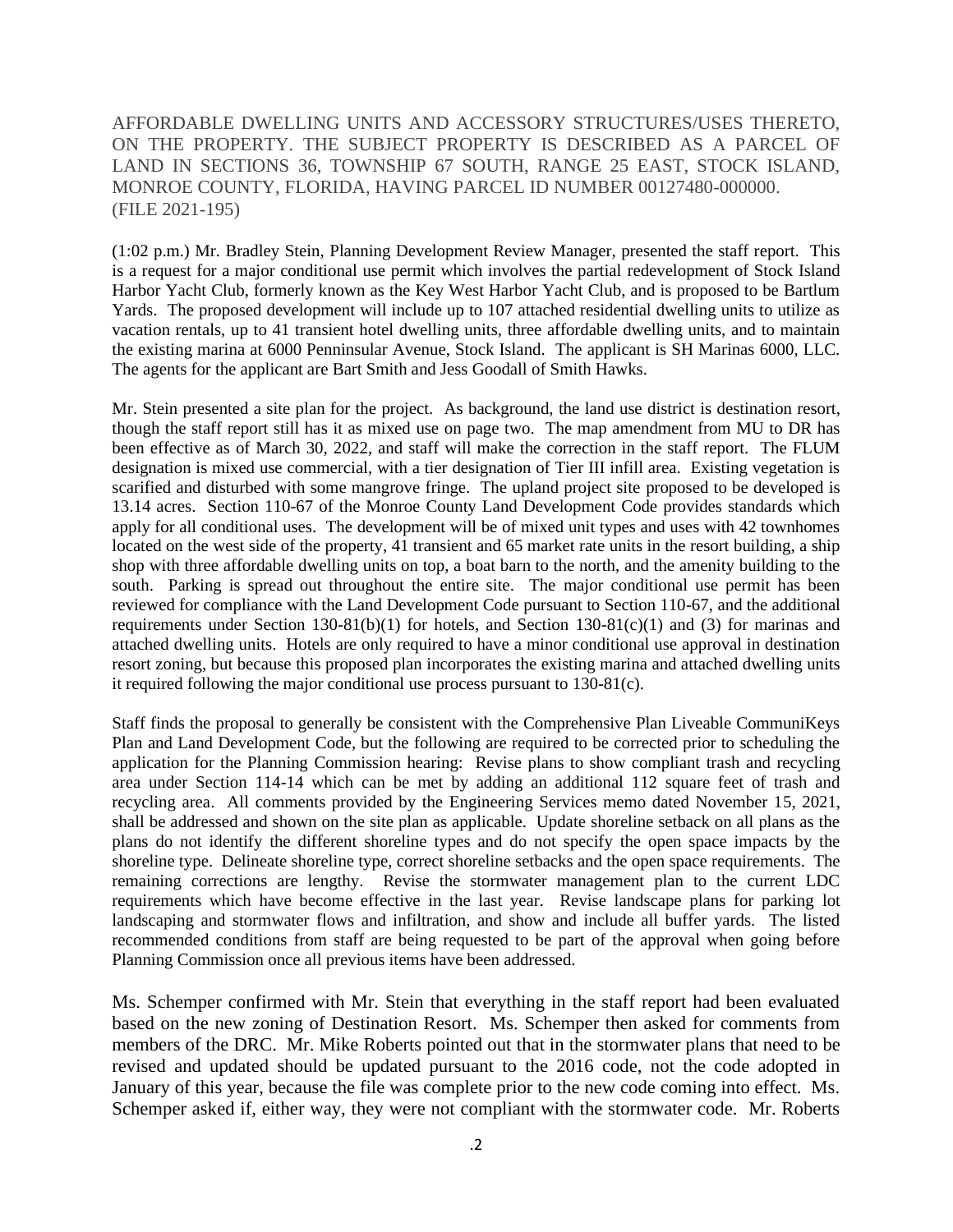indicated that was correct, that it still needs to be revised but in accordance with the old code, not the current code. Ms. Schemper was not sure there was a huge difference, and although the applicant could only be held to the previous code, if there is any possibility the new code can be met, staff believes it is better. Therefore, if the plans have not been done yet, they should try to meet the new code. Mr. Roberts added that he did not think the differences would be significant.

Ms. Schemper asked for further questions or comments from DRC members. Ms. Judy Clark from Engineering confirmed her comments had been sufficiently covered. Ms. Schemper stated that she is trying to avoid the applicant getting sent back once they get to permitting and asked if there were any red flags noted by Building Department. Mr. Rey Ortiz, Assistant Building Official, stated that there is a lot going on such as ADA requirements, fire separation issues and egress issues. There wasn't much for him to conduct an assessment on but once this moves forward, the Building Department most likely will have comments. It looks okay but must be looked at much closer. Mr. Craig Marston from the Fire Marshal's office stated he'd had extensive discussions with the designers and developers and one of his main concerns is having the adequate fire flows indicated as required by the ISO, Insurance Services Office. There are also issues with the right-of-way abandonment that should be indicated on the plans when they get submitted, but the fire flow must be provided.

Ms. Christina Gardner, NASKW joined the meeting, and Ms. Schemper asked if she had any comments. Ms. Gardner read a statement into the record. The U.S. Department of Defense initiated the AICUZ program to assist governments and communities in identifying and planning for compatible land use and development near military installations. The goal of the AICUZ program is to protect the health, safety and welfare of the public while also protecting the operational capabilities of the military. This study evaluates historical and protected accident potential zones and noise contours to make up the footprint. The property is located within the AICUZ footprint and falls within the 70 to 79 DNL noise contours. Residential development is not a compatible land use within these contours and is strongly discouraged. Additionally, the Monroe County Comprehensive Plan Policy 108.2.6 contains a table of land use compatibility recommendations for property located within that military installation area of impact. Residential uses, to include transient lodgings, are noted as generally incompatible in the Mixed Use Commercial Future Land Use District. Please use your vote to discourage noise-sensitive land uses in areas of higher noise exposure from aircraft operations. Ms. Schemper noted that Ms. Taporca had given those comments earlier during the development agreement. Though the level of detail may not be in the plans here, the applicant is planning to do the sound attenuation as necessary if there are certain units within certain noise zones, and there was no change to the density or number of units on the property based on the future land use category which stayed the same.

Ms. Schemper asked if Mr. Jess Goodall or Mr. Bart Smith, agents for the applicant, wished to speak. Mr. Jess Goodall thanked staff for working with them on this and stated that he is looking forward to getting this to the finish line. Ms. Schemper added that this is a major conditional use that will move on to the Planning Commission for the actual approval. Staff will be giving a recommendation to the Planning Commission. Ms. Schemper asked for public comment, and there was none.